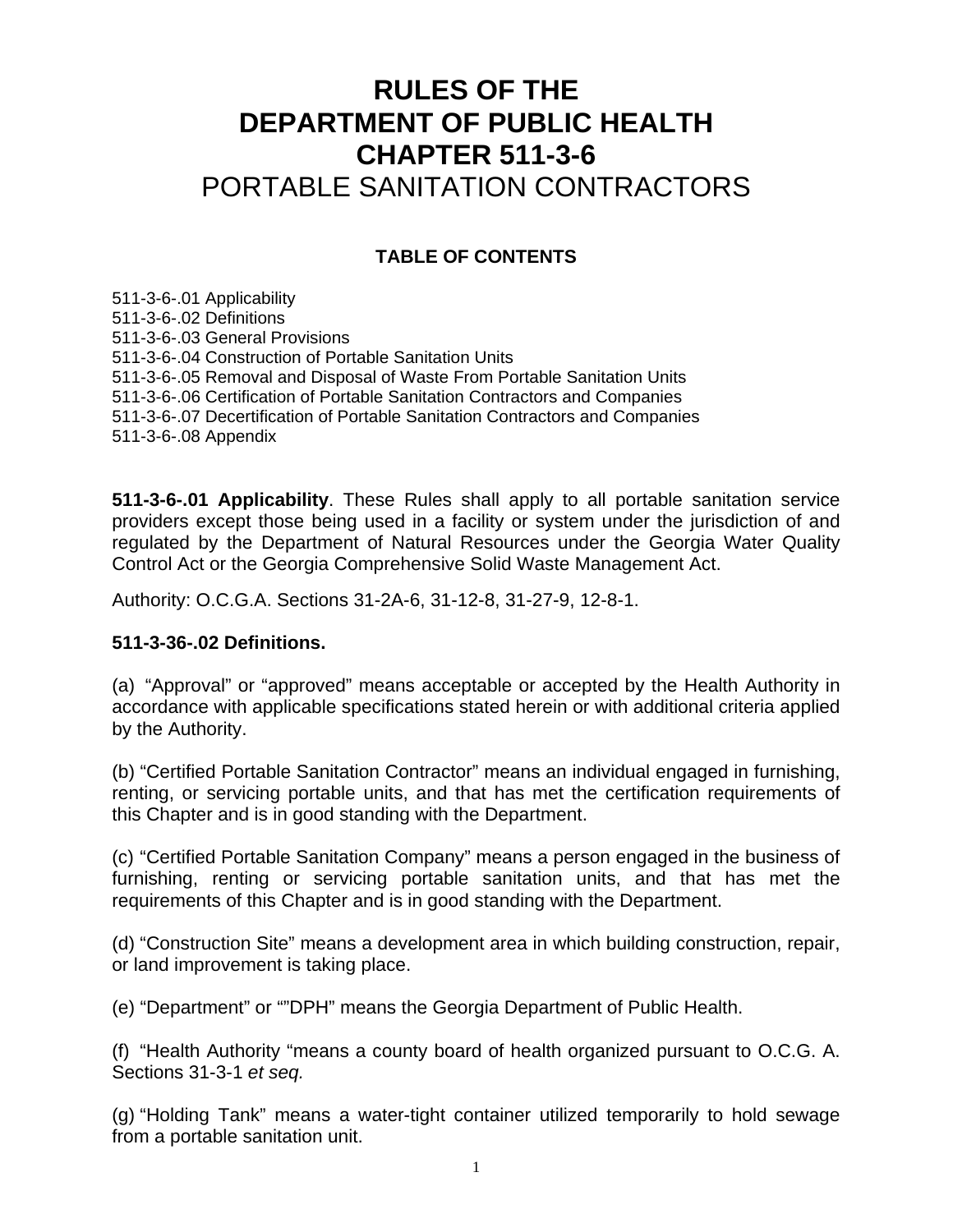(h) "Onsite Sewage Management System" means a sewage management system other than a public or community sewage treatment system, whether serving single or multiple buildings, mobile homes, recreational vehicles, residences or other facilities designed or used for human occupancy or congregation. It includes conventional septic tank systems and privies, as well as alternative onsite sewage management systems approved by the local Health Authority.

(i) "Person" means any individual, partnership, corporation or association including bodies political and corporate.

(j) "Portable chemical toilet" means a self contained non-flush portable toilet facility containing a solution of water and chemical intended for the collection and temporary storage of human body wastes.

(k) "Portable hand washing fixture" means any portable fixture containing fresh water, soap and disposable towels used for cleaning an individual's hands.

(l) "Portable sanitation contractor" means an individual performing services related to installation, pumping, transportation, disposal, maintenance, removal, or safe management of portable sanitation units and portable hand washing fixtures.

(m) "Portable sanitation unit" means any portable structure or fixture used for the collection, temporary storage and chemical treatment of human body wastes that is not connected to an onsite sewage management system or public or community sewerage system. It includes portable chemical toilets and portable hand washing fixtures.

(n) "Portable sanitation waste" means sewage from portable sanitation units or other equipment designed for temporary collection and storage of waste containing human excreta or residuals of such, or other waste having similar characteristics, and the ingredients used as part of operation of the portable sanitation unit. It does not include liquid or solid material removed from a septic tank or similar treatment works that receives commercial wastewater, industrial wastewater or grease removed from a grease trap.

(o) "Prohibited discharge" means the discharge or spillage of sewage from a portable sanitation unit in violation of law and that constitutes a public health nuisance.

(p) "Public health nuisance" means any condition with the potential to cause or promote pathogens, infection, or disease in any individual or the public in general.

(q)"Sanitary" means free of conditions with the potential to cause or promote pathogens, infection, or disease in any individual or the public in general.

(r) "Sewage" means human excreta, all water-carried wastes, and liquid portable sanitation waste including grey water from portable showers and hand washing fixtures.

(s) "Special event" means any temporary activity attracting more than fifty persons and where individuals congregate to participate in or observe an activity in outdoor or portable enclosed or semi-enclosed structures for more than two consecutive hours.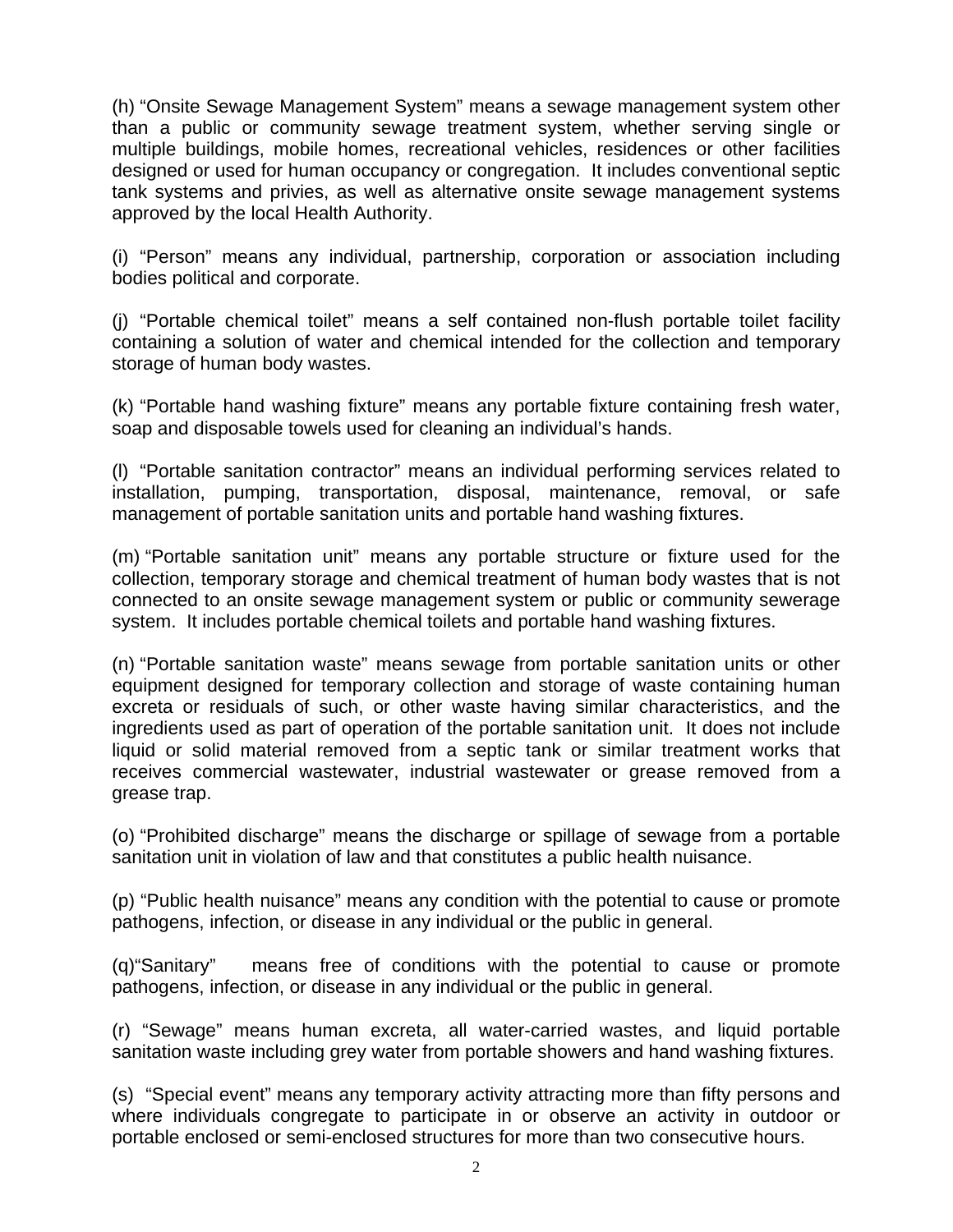(t) "Toilet" means a sanitary fixture meeting Health Authority and plumbing code requirements for receipt and conveyance of human body wastes to a public or community sewerage system or an onsite sewage management system.

Authority: O.C.G.A. Sections 31-2A-6, 31-12-8, 31-27-9, 12-8-1.

## **511-3-6-.03 General Provisions**

(1) The Department shall regulate the use of temporary non-flush portable sanitation units, and shall regulate persons engaged in the business of furnishing, renting, or servicing portable chemical toilets, and portable hand washing facilities at locations where public sewage treatment systems or on-site sewage management systems are not available or lack sufficient quantities.

(2) No person shall engage in the removal or disposal of the contents of a portable sanitation unit without having obtained a "Waste Removal and Disposal Permit" from the Health Authority for the county in which the business is based. The permit must be renewed annually, and shall be valid in every county throughout the State.

(3) It is the responsibility of the certified portable sanitation contractor and certified portable sanitation company to maintain the portable sanitation unit in a safe and sanitary manner so as not to constitute a public health nuisance.

(4) The property owner and special event sponsor are responsible for all prohibited discharge and unapproved spillage of sewage associated with a portable sanitation unit. A portable restroom or portable hand wash fixture cannot be used or maintained in such a manner that will allow the seepage, dumping or discharge of sewage from such system to the ground surface, to a water course, drainage ditch, open trench, canal, storm drain or storm sewer, water well, abandoned well, lake, stream, river, estuary, groundwater or other body of water. The property owner and special event sponsor must notify the portable sanitation company if any unit becomes unsanitary, unsafe, or causes a prohibited discharge. The property owner, as the originator, is responsible for ensuring that the portable sanitation unit is only used for the disposal of human excreta. Commercial waste, grease, hazardous chemicals, and non human excreta shall not be discarded into portable sanitation units.

(5) Each special event sponsor and construction site owner utilizing a portable sanitation unit must and show proof of a service contract with a certified portable sanitation company.

(6) Portable sanitation unit must meet the requirements of this Chapter where sanitary facilities are needed on a temporary basis for construction sites and special events.

(7) Employees at all construction sites and the general public attending and participating in special events that are inadequately served by sewered toilet facilities should have easy access to portable sanitation units that are maintained in a clean, sanitary, and functional condition for the protection of human health, safety and welfare. Where a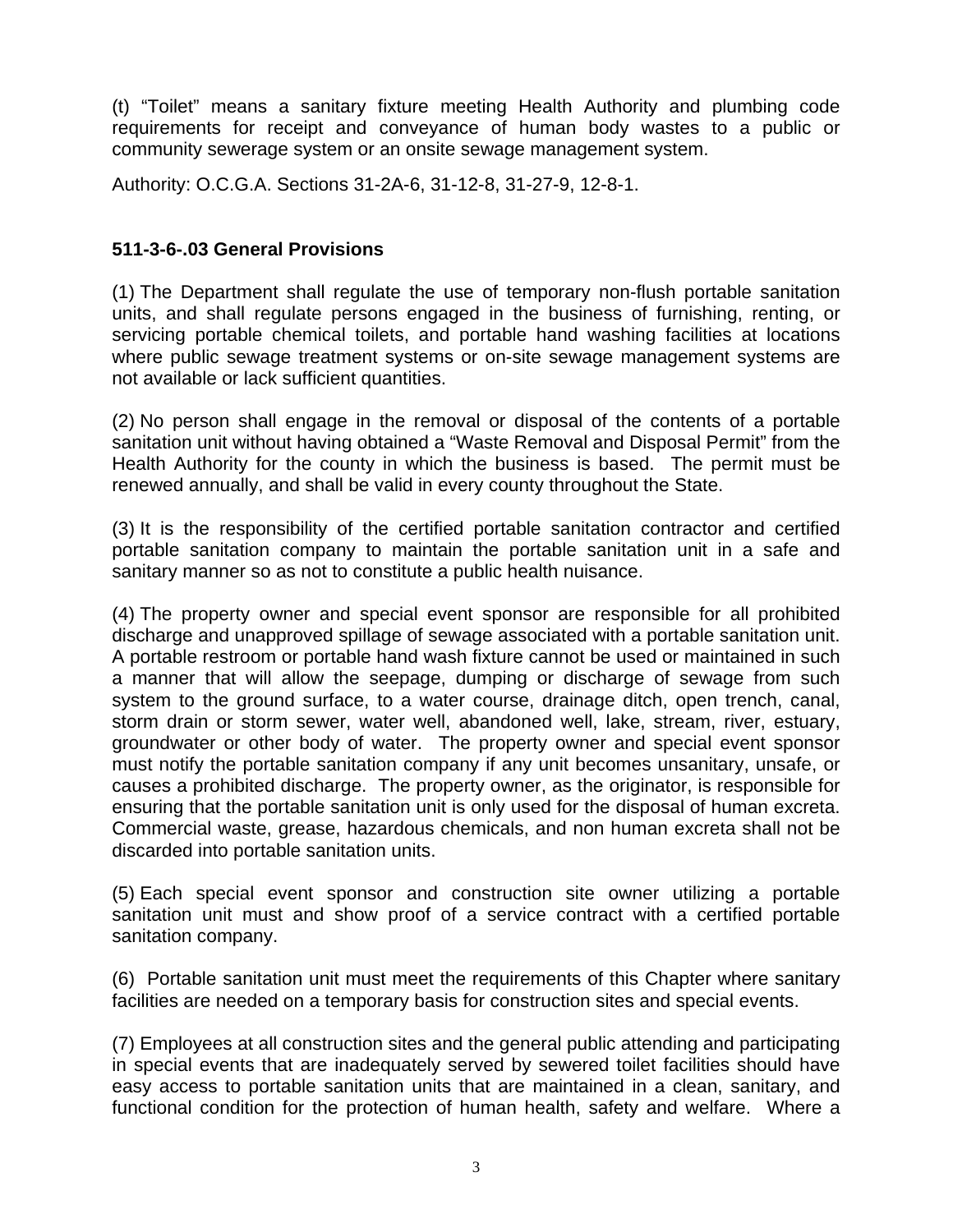portable sanitation unit supplements or serves in lieu of sewered toilet facilities, the portable sanitation units shall meet the following guidelines:

(a) Must be furnished by a certified portable sanitation contractor or company holding a current "Waste Removal and Disposal Permit" issued by a Health Authority.

(b) The minimum number of portable sanitation units required during anticipated peak attendance at a construction site shall be determined in accordance with the most current Occupational Safety and Health Administration (OSHA) Regulations for Toilets at Construction Sites (Appendix Table 1), after taking into consideration any sewered seated or urinal toilets that may be present at the site of the construction site.

(c) The minimum number of portable sanitation units required during anticipated peak attendance at a special event shall be determined in accordance with Table 2, after taking into consideration any sewered seated or urinal toilets that may be present at the site of the special event.

(8) Portable sanitation units shall be located as close as practical to the highest concentration of participants, observers and employees of special events. However, the units should be placed as far from the food service area as possible. The safety of users shall be a primary consideration in the placement of the units. At special events, portable sanitation units shall be accessible at all times for maintenance by truck.

(9) No strong bases, acids or organic solvents shall be used in the operation of a portable sanitation unit. Chemicals used in the cleaning, operation or maintenance of portable sanitation units shall be in accordance with applicable federal, state and local provisions.

(10) The fresh water tank on the service vehicle must be filled with potable water only. When hand wash fixtures are serviced, they must be filled with water from the fresh water tank on the truck or directly from a potable water source. All fresh water tanks on the service vehicles and affixed to hand wash fixtures must be labeled with the international symbol for "Do Not Drink". Each hand washing fixture must be sufficiently supplied with soap and paper towels adequate for the duration between servicing.

Authority: O.C.G.A. Sections 31-2A-6, 31-12-8, 31-27-9, 12-8-1.

## **511-3-6-.04 Construction of Portable Sanitation Units**

(1) A portable sanitation unit shall be a portable self-contained sheltered unit equipped with a waste-receiving holding tank. The waste container shall be rigid, water-tight, made from impervious material, and capable of containing the waste in a sanitary manner.

(2) Portable sanitation units shall be constructed in the following prescribed manner:

(a) Each portable sanitation unit must have the name and phone number of the company clearly visible.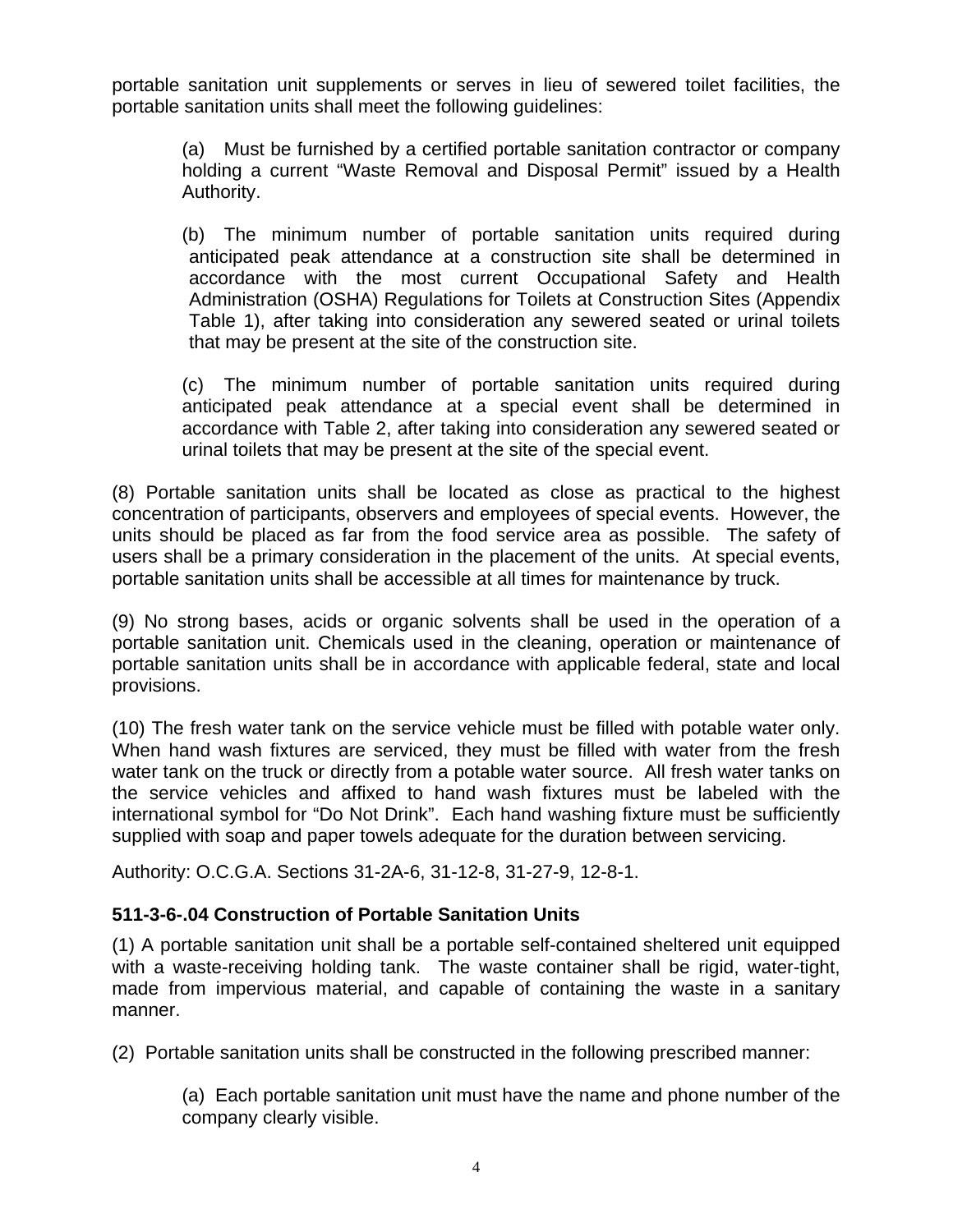(b) Rooms or shelters housing the units shall be of solid construction, easy to clean, and provide privacy. The toilet room shall be ventilated to the outside and adequately lighted. All ventilation openings to the units, except vent pipes, shall be covered with a screen.

(c) Portable sanitation units shall have closing doors with internal latches provided to prevent inadvertent entry.

(3) Portable sanitation units having hand wash fixtures shall have an air gap between the water supply faucet and the flood level rim of the fixture sufficient to prevent backflow and cross contamination between the fresh water supply tank and the wastewater holding tank.

(4) Any defective or inadequate portable sanitation unit shall be repaired, replaced or withdrawn from service by locking or removal.

Authority: O.C.G.A. Sections 31-2A-6, 31-12-8, 31-27-9, 12-8-1.

## **511-3-6-.05 Removal and Disposal of Waste from Portable Sanitation Units**

(1) Removal and disposal of waste from portable sanitation units shall be conducted only by a certified portable sanitation contractor in good standing with the Department, pursuant to a "Waste Removal and Disposal Permit."

(2) The application for a "Waste Removal and Disposal Permit" shall be submitted in writing, on forms provided by the Department, to the Health Authority for the county in which the business is based, at least ten days prior to engaging in such activities. The Health Authority shall approve or disapprove the application within twenty days after the receipt of a completed application. The application shall include the business name and address, name and address of the applicant, the manner by which such contents are to be removed, transported and given final disposal, and such other documentation as required by the Health Authority, including evidence that waste removed and transported will be accepted at approved disposal sites. Prior to the issuance of a permit, the applicant shall provide evidence of satisfactory compliance with the provisions of these rules.

(3) The permit shall be valid for no more than twelve months, and shall be subject to suspension and revocation for failure to comply with the requirements of these regulations. Permits shall expire upon change in company ownership or business location.

(4) Removal of portable sanitation waste shall be conducted in a clean and sanitary manner by means of a vacuum hose to a leak proof tank truck on which all ports are properly valved and capped. The certified portable sanitation contractor is required to clean up all spillage during unit servicing.

(a) Service vehicles should be equipped with a portable sanitation waste tank adequately sized to service the units; a tank containing water for recharging the units; and when applicable or required, a fresh water tank filled with potable water to service the hand washing fixtures.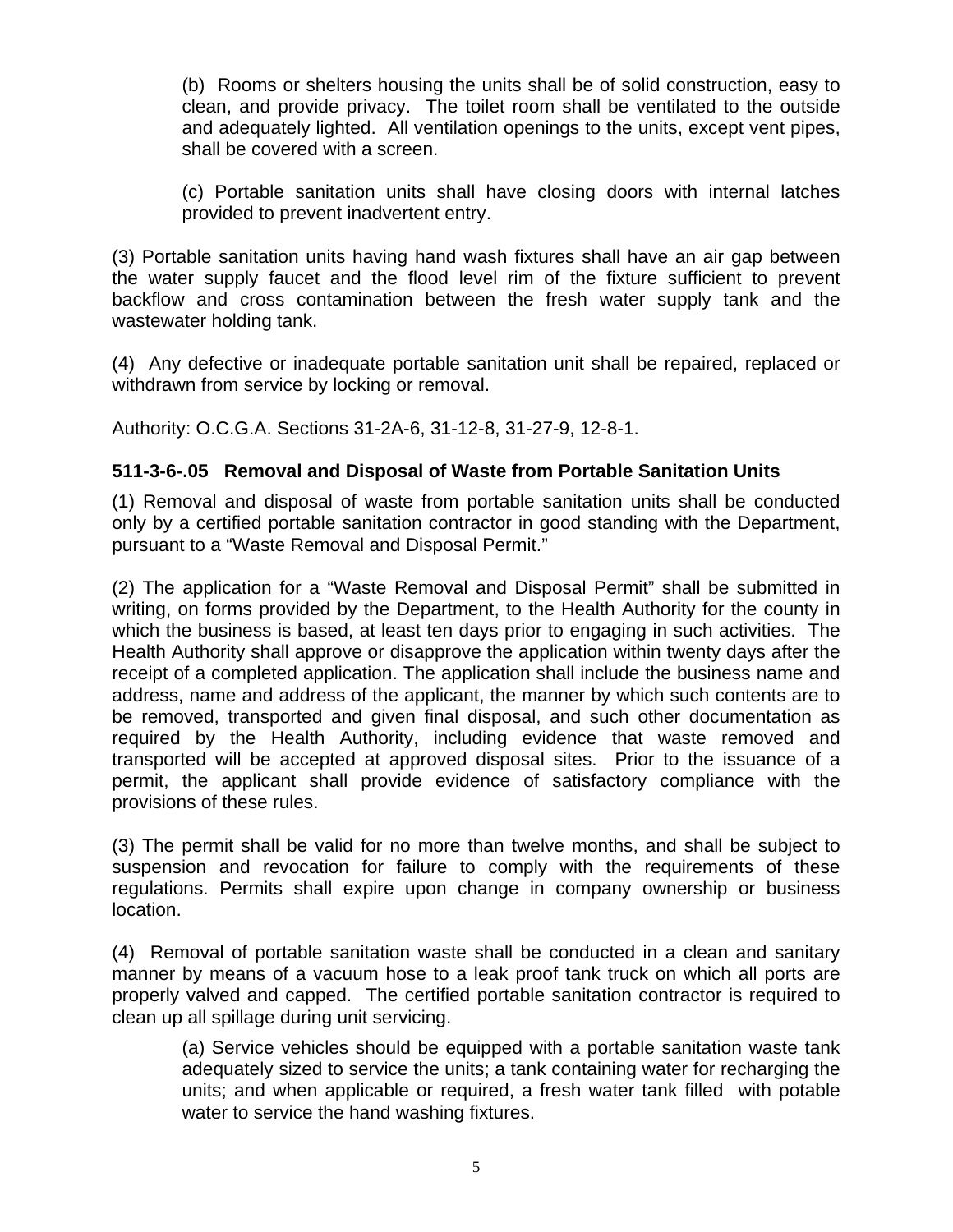(b) Separate dedicated hoses shall be used for supplying potable water and servicing the portable sanitation unit. They shall be labeled or sized to prevent them from being interchanged and stored in such a manner to prevent cross contamination.

(5) It is the responsibility of property owners, employers, and event sponsors to ensure that portable sanitation units are serviced by a certified portable sanitation contractor or company in accordance with this Rule at least once every seven days, and more frequently as usage may require.

(6) Servicing shall include the use of a sanitizing solution for cleaning urinals and toilet seats, removing waste from containers, recharging containers with an odor controlling solution, and installing an adequate supply of toilet tissue.

(7) Portable sanitation waste from tank trucks must be disposed at a facility regulated by the Georgia Department of Natural Resources, Environmental Protection Division.

(8) A manifest or route sheet must be maintained by the portable sanitation company for a period of twelve months. The manifest or route sheet must include:

- (a) Name or originator, event, sponsor;
- (b) Address or route;
- (c) Date and location of service;
- (d) Date and location of final disposal; and
- (e) Total of gallons being disposed.

(9) The county issued "Waste Removal and Disposal Permit" number, including the name of the person or firm engaging in the removal of portable sanitation unit waste, shall be lettered on both sides of each vehicle. Letters and numerals shall not be less than two inches in height and shall be readily visible.

(10) Every vehicle used for service and removal of portable sanitation unit waste shall be equipped with watertight tanks or body and properly maintained. Liquid wastes shall not be transported in open bodied vehicles. All pumps, hose lines, valves and fittings shall be maintained as to prevent leakage. The truck must also have adequate means to clean each unit in place with sanitizing solution.

(11) Signage or placard stating "Do Not Drink" shall be affixed to the fresh water supply tank and all portable hand washing fixtures. The fresh water supply tank, hand wash fixture's water supply tank and gray water storage tank must be cleaned with 1 to 10 bleach to water solution (typically 3 to 6 % sodium hypochlorite solution) or equivalent at least every forty five days to prohibit the growth of algae.

Authority: O.C.G.A. Sections 31-2A-6, 31-12-8, 31-27-9, 12-8-1.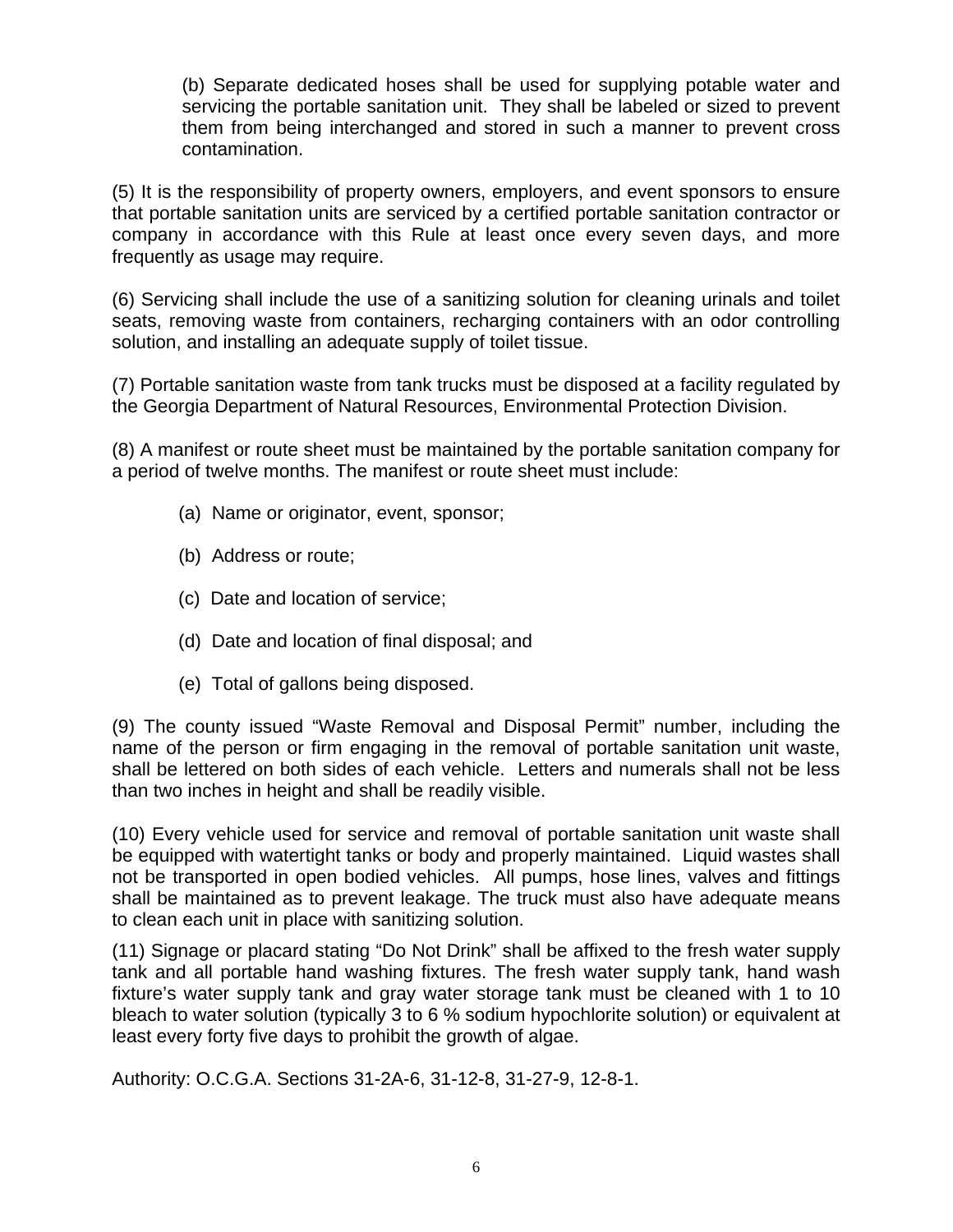### **511-3-6-.06 Certification of Portable Sanitation Contractors and Companies**

(1) The Department shall be responsible for certifying individuals and companies performing services related to furnishing, renting, servicing, and maintenance of a portable sanitation unit.

(2) There shall be established an Advisory Committee to assist the Department with certification, recertification and decertification of all individuals required to be certified under Chapter 511-3-6. The Committee shall include at least two individuals that are currently certified as portable sanitation contractors. The Advisory Committee will assist the Department with the following:

(a) Establishing written tests to be administered for the various certifications, and revising such tests from time to time;

(b) Reviewing complaints regarding poor quality of work and unlawful or unethical practices, and recommending appropriate action by the Department;

(c) Reviewing the content of educational programs and events and assigning appropriate continuing education units;

(d) Reviewing the established criteria for certification in the assigned specialties and recommending such modifications as are appropriate for the ongoing management of the process; and

(e) Providing such services or advice as will assist the Department and Health Authorities in the effective enforcement of this Chapter.

#### (3) Certification of Portable Sanitation Contractors:

 (a) Individuals engaged in the cleaning installation and maintenance of portable sanitation units may obtain certification from the Department as a Portable Sanitation Contractor meeting the following requirements:

1. Must be at least 18 years of age;

2. Must show proof of ownership or employment with a certified Portable Sanitation Company currently operating in good standing with the Department; and

3. Must successfully complete a written or oral examination concerning properly maintaining a portable sanitation unit in a clean, sanitary, and functional condition for the protection of human health, safety and welfare. Individuals currently certified by the Portable Sanitation Association International as a Health and Safety Certified Portable Sanitation Worker are excluded from the examination requirement in this Chapter. However, all other requirements must be completed prior to receiving a Certified Portable Sanitation Contractor certificate.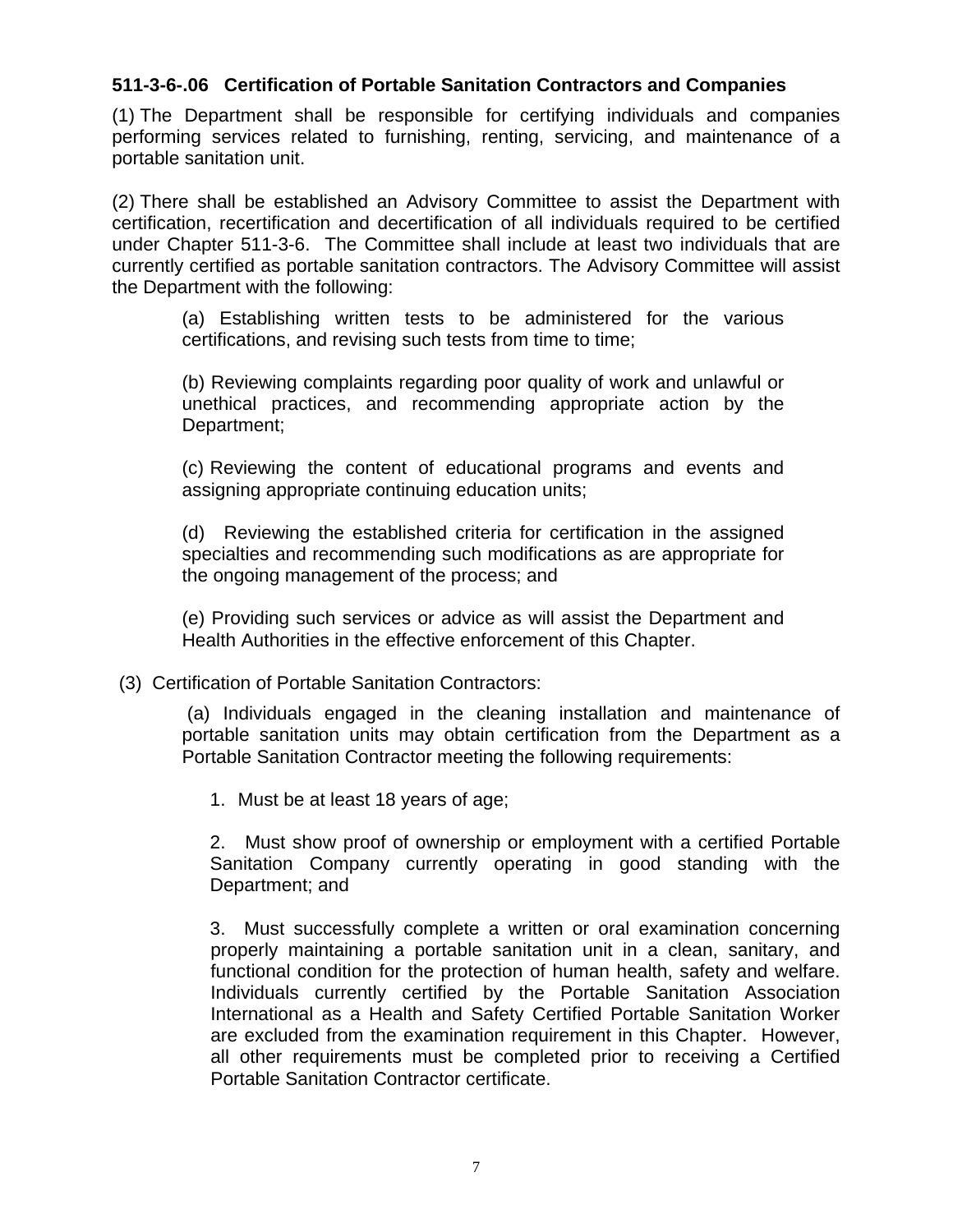4. The certification period is two years.

(b) Certification may be renewed for a Portable Sanitation Contractor upon meeting the following requirements:

1. Must have no unresolved or outstanding disciplinary actions related to the portable sanitation industry;

2. Must submit a copy of business license or other verification of business or submit proof of employment with a certified portable sanitation company.

3. Must not have committed any illegal acts related to this Chapter during the certification period;

(c) A Portable Sanitation Contractor whose certification has expired may be recertified upon meeting the following requirements:

1. Must have no unresolved or outstanding disciplinary action related to the portable sanitation industry.

2. Must not have committed any illegal service or maintenance acts related to this Chapter following the expiration of the certification.

3. Must submit a copy of business license or other verification of business or submit proof of employment with a certified Portable Sanitation Company; and

4. If more than two years have passed since the certification expired, the applicant must take and pass the Portable Sanitation Contractor exam in addition to meeting the continuing education requirement.

- (d) A decertified Portable Sanitation Contractor may be recertified upon meeting the following requirements:
	- 1. Must wait at least two years after decertification to re-apply:

2. Must have no unresolved or outstanding disciplinary actions;

3. Must not have committed any illegal acts related to this Chapter during the decertification period;

4. Must submit a copy of business license or other verification of business or submit proof of employment with a certified portable sanitation company; and

5. Must take and pass the Portable Sanitation Contractor Exam with a score of 70 or above.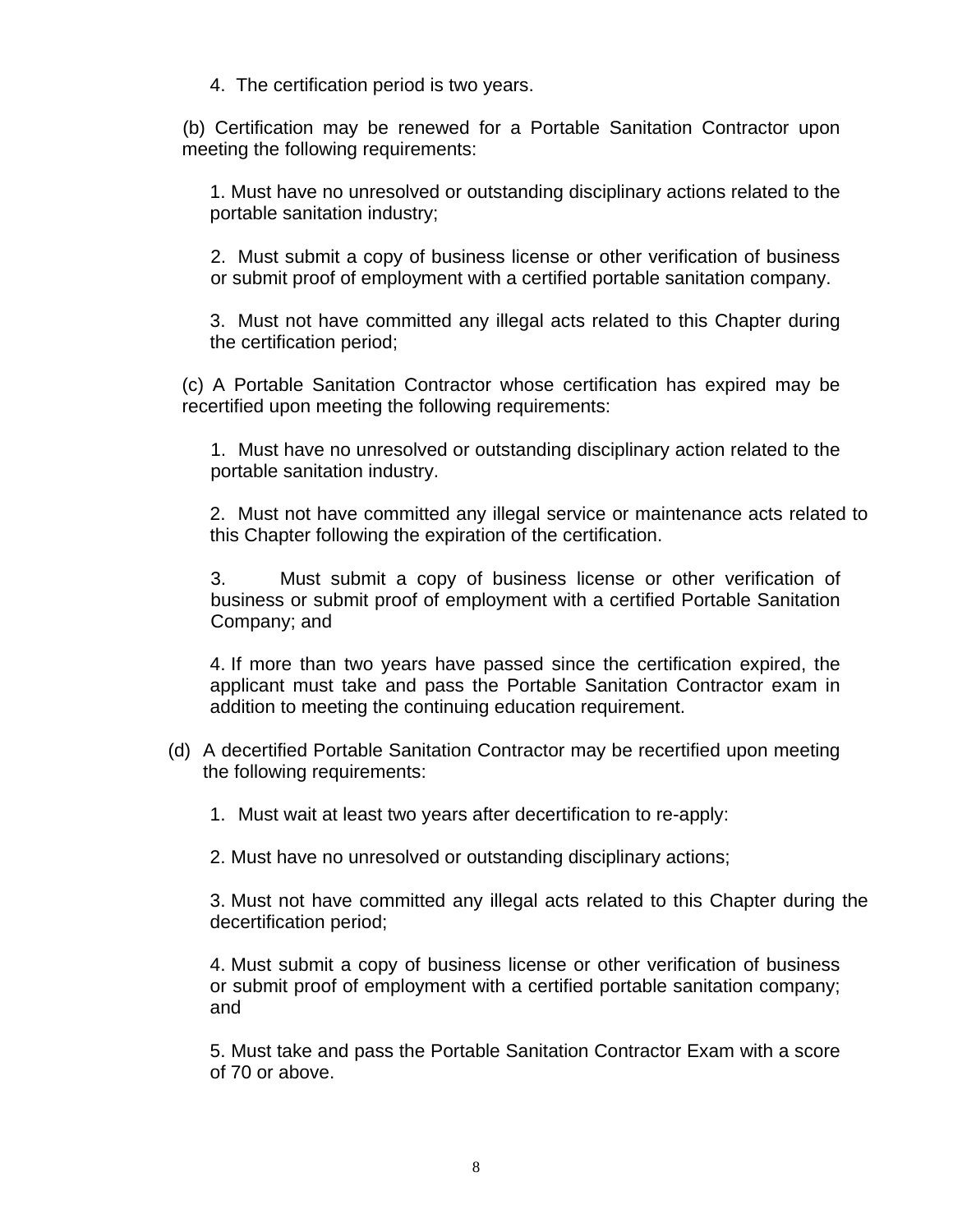(4) Certification of Portable Sanitation Companies

(a) Any person engaged in the business of cleaning, pumping, installation, and maintenance of portable sanitation units may be certified as a Portable Sanitation Company by the Department upon meeting the following requirements:

1. Must employ at least one person who is a Certified Portable Sanitation Contractor in good standing with the Department:

2. May not associate with any person as owner, part owner, manager, or employee, whose certification has been revoked under this Chapter 511-3-6, unless and until such person has been recertified; and

3. The certification period is two years.

(b) Certification may be renewed for a Portable Sanitation Company upon meeting the following requirements:

1. Must have no unresolved or outstanding disciplinary action related to this Chapter;

2. Owner or designee must obtain at least six hours of continuing education approved by the Department; and

3. Must not have committed any illegal acts related to this Chapter during the certification period.

(c) A Portable Sanitation Company whose certification has expired may be recertified upon meeting the following requirements:

1. Must have no unresolved or outstanding disciplinary action related to this Chapter;

2. Must submit evidence of the owner's or their designee's completion of six hours of continuing education as approved by the Department;

3. Must not have committed any illegal acts related to this Chapter during the expiration period.

(d) A decertified Portable Sanitation Company may be recertified upon meeting the following requirements:

1. Must wait at least two years after decertification to re-apply;

2. Must have no unresolved or outstanding disciplinary action relating to this Chapter; and

3. Must not have committed any illegal acts related to this Chapter during the decertification period;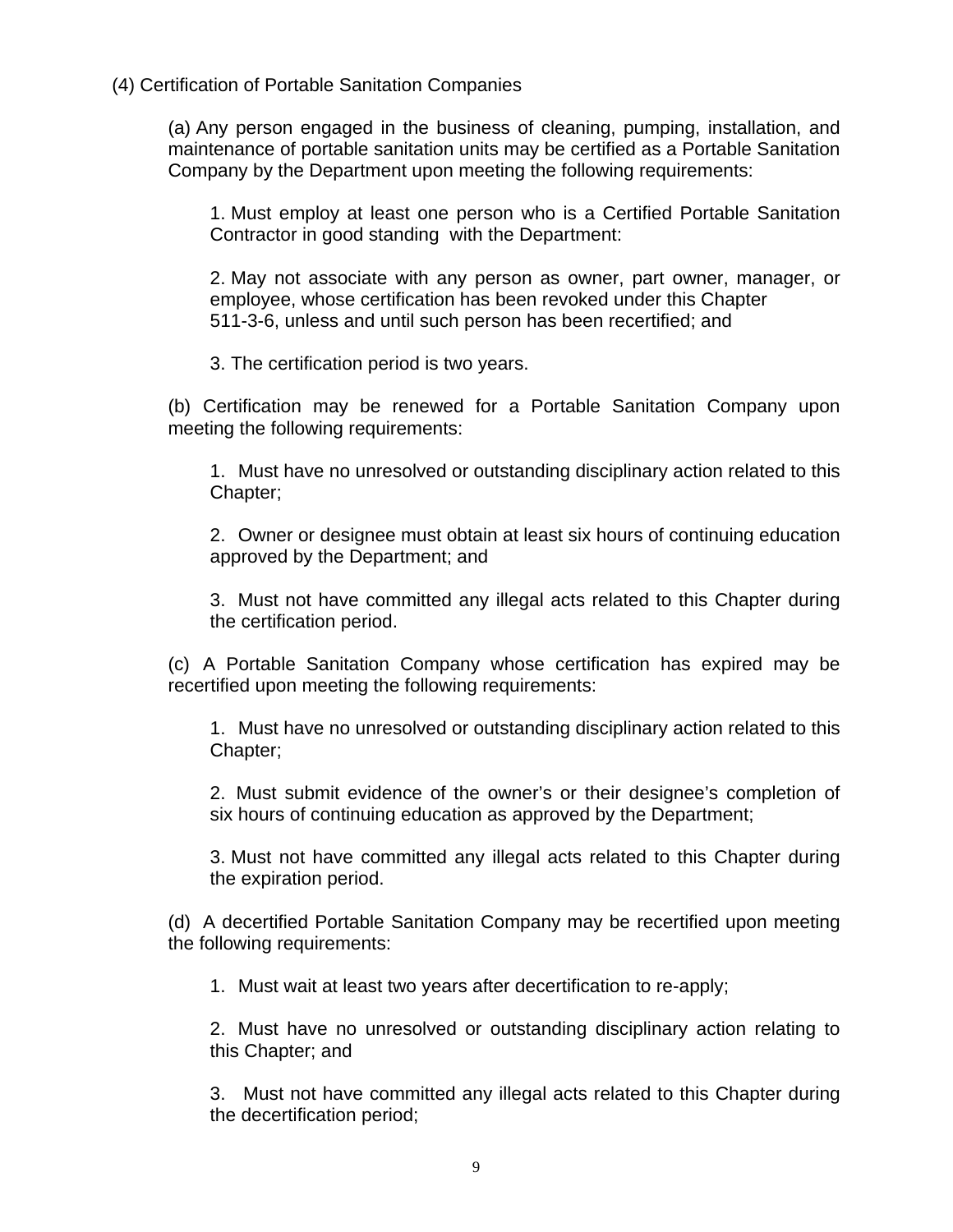- (5) Fees
	- (a) The certification examination fee is \$50.00.
	- (b) The Portable Sanitation Company fee shall be \$300.00 for the two year certification period. Persons who achieve a passing score on the examination will be issued a numbered certificate upon receipt of the certification fee.
	- (c) The renewal fee shall be \$300.00.

Authority: O.C.G.A. Sections 31-2A-6, 31-12-8, 31-27-9, 12-8-1.

## **511-3-6-.07 Decertification of Portable Sanitation Contractors and Companies.**

(1) The Department may take disciplinary action, including suspension and revocation of the certification if the Department finds that the contractor or company has failed to comply or maintain compliance with O.C.G.A. Title 31 or this Chapter 511-3-6, or has committed any of the following acts:

(a) Misrepresentation or falsification of information on any application or document submitted to the Department or any Health Authority; or

(b) Conviction in any court of a felony or crime of moral turpitude. In the case of a corporation or other business entity, this provision shall apply in the event of such a conviction of any person associated with the company as an owner, partner, officer, director, or manager.

(2) The holder of any certification that is revoked under this Rule shall not be eligible for recertification for a period of at least twenty-four months. In the case of a Portable Sanitation Company, this provision also shall apply to partners, co-owners, officers, directors, and stockholders of corporate providers involved in the company.

Authority: O.C.G.A. Sections 31-2A-6, 31-12-8, 31-27-9, 12-8-1.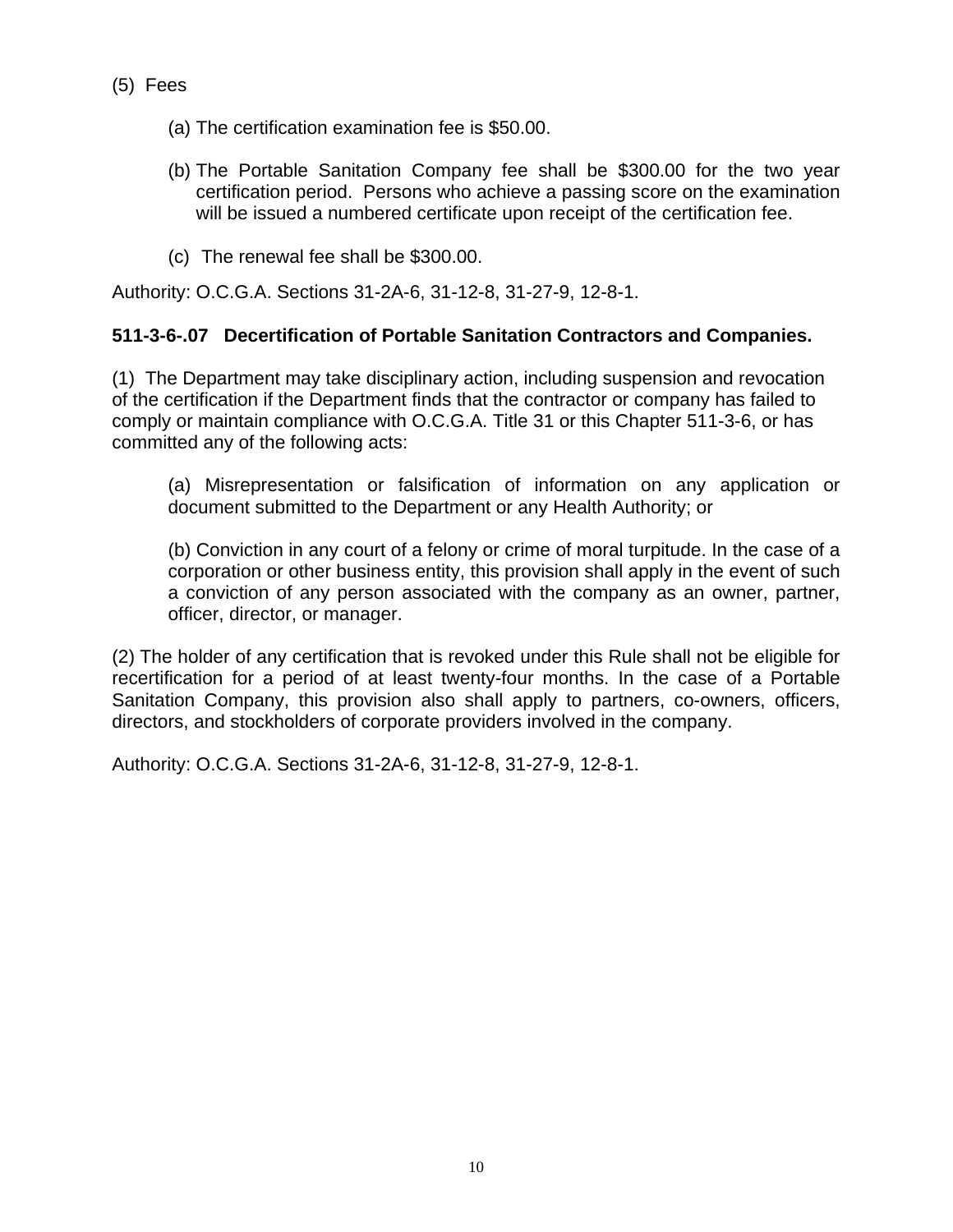**511-3-6-.08 Appendix.** 

| <b>Number of</b><br>Workers* | <b>Minimum Number of Units</b><br><b>Serviced Weekly**</b> |  |  |  |  |
|------------------------------|------------------------------------------------------------|--|--|--|--|
| 20 or less                   | Toilet per 20 Workers                                      |  |  |  |  |
| 21 or more                   | Additional Toilet per 40 Workers                           |  |  |  |  |
| 200 or more                  | <b>Additional Toilet per 50 Workers</b>                    |  |  |  |  |

*29 CFR 1926.51 OSHA Regulations for Toilets at Construction Sites* 

*\* The number of portable sanitation units required shall be determined by the maximum number of workers present on a regular 8 hour shift. Shifts lasting longer than 8 hours (40 hour work week) should double the number of portable sanitation units.* 

*\*\* "Servicing" refers to the emptying of waste and the cleaning of the portable sanitation unit.*